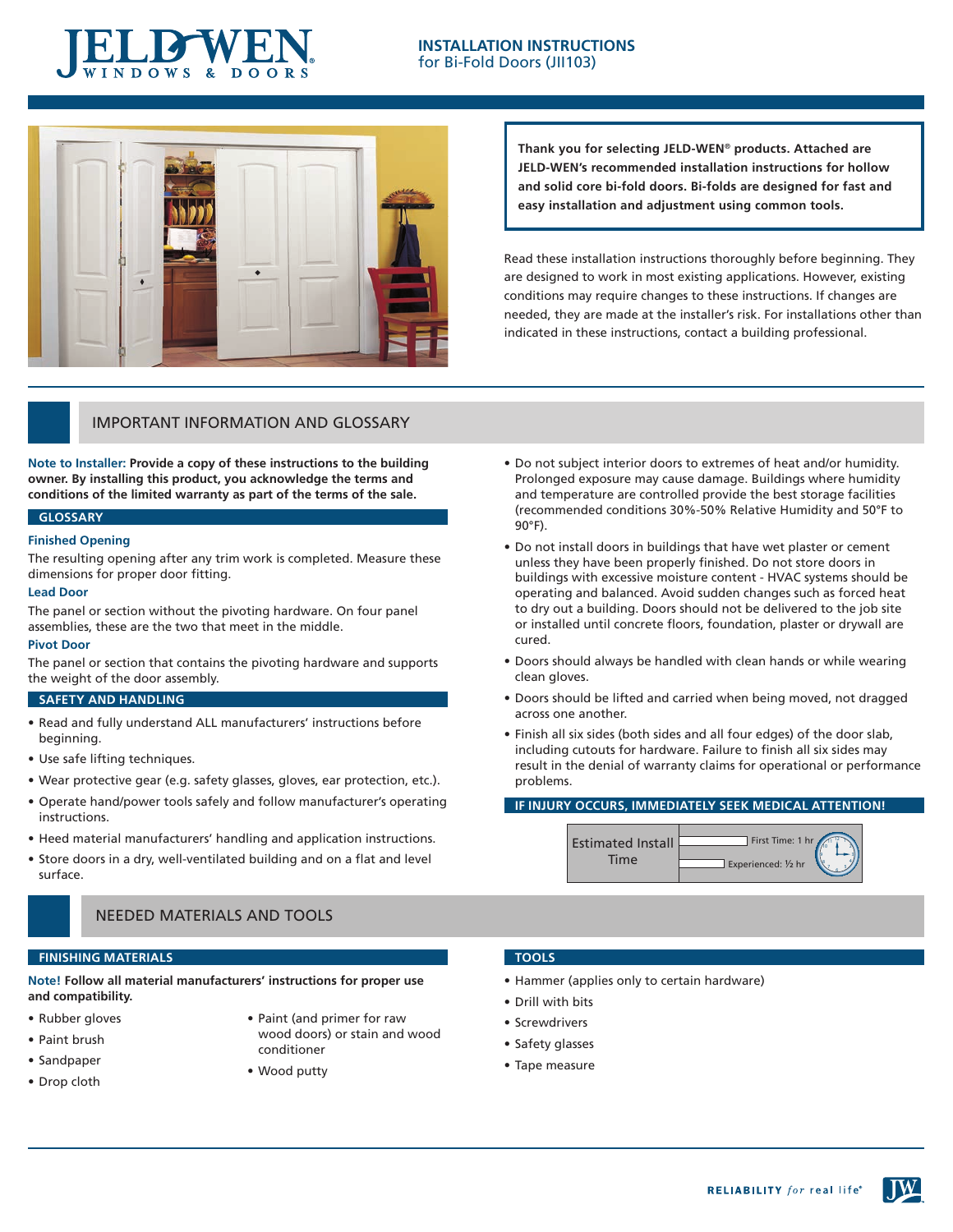

## REMOVE PACKAGING, INSPECT DOOR AND FINISHED OPENING

### **REMOVE PACKAGING**

Remove shipping materials such as corner covers, shipping blocks or pads.

## **INSPECT DOOR**

- • Cosmetic damage
- • Correct product (size, color, design, etc.)
- • Measure height and width of finished wall opening. Width must be 1/2" larger than the bi-fold size. Height must be approximately 1 1/2" taller. If shorter, the bi-fold doors cannot be installed. If higher, shorten by nailing a wood strip at the top of the opening.
- • Doors may be trimmed 1/4" on each side if necessary.



JW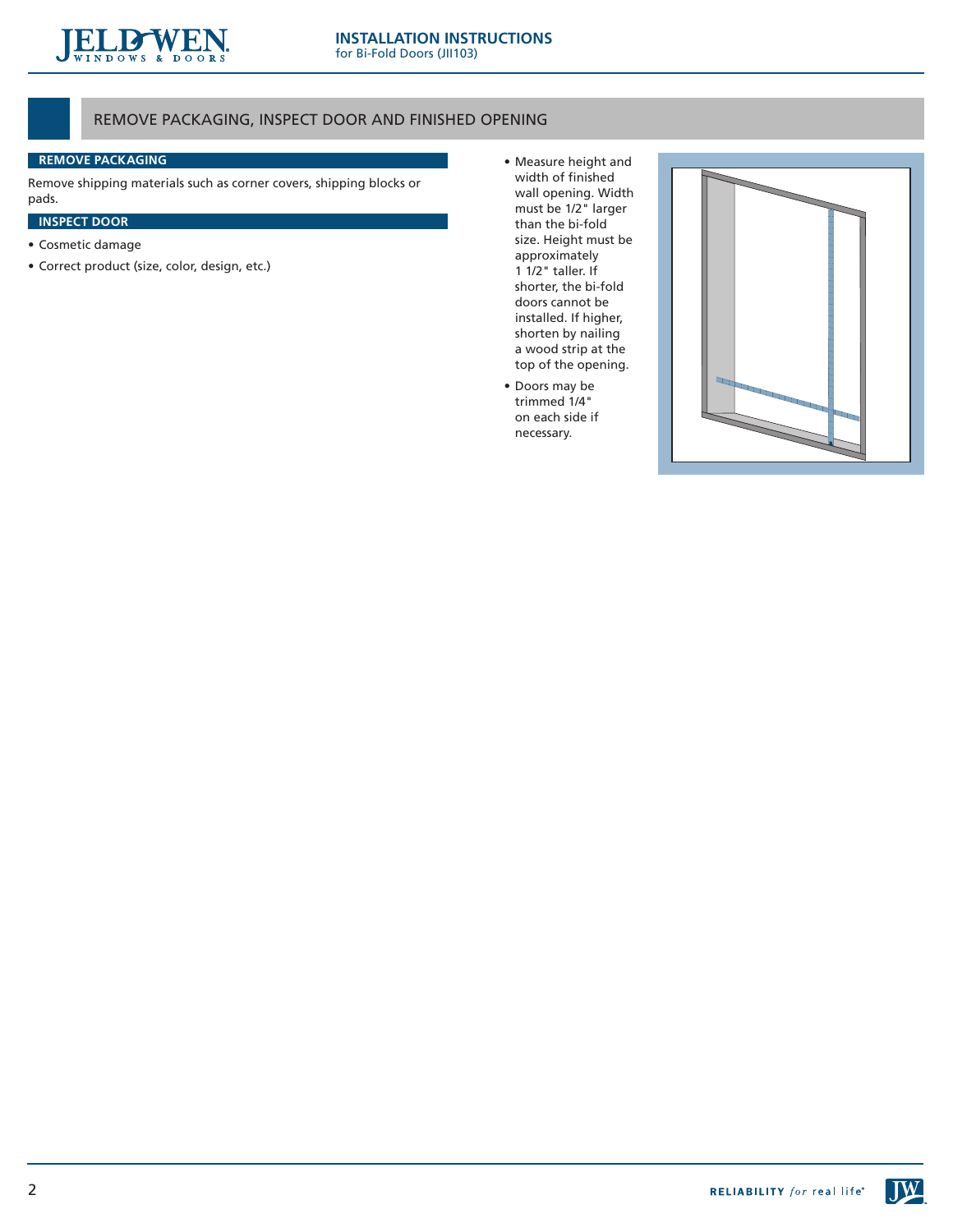

## **2** IDENTIFY HARDWARE TYPE

Open the hardware pack and compare the contents to the images on this page. They do not show everything in the hardware pack, but only what is necessary to properly identify a specific type of hardware. Go to the page number for the pictured hardware type that matches the contents of the hardware pack that came with the door and follow the installation instructions.



 $J$ **W**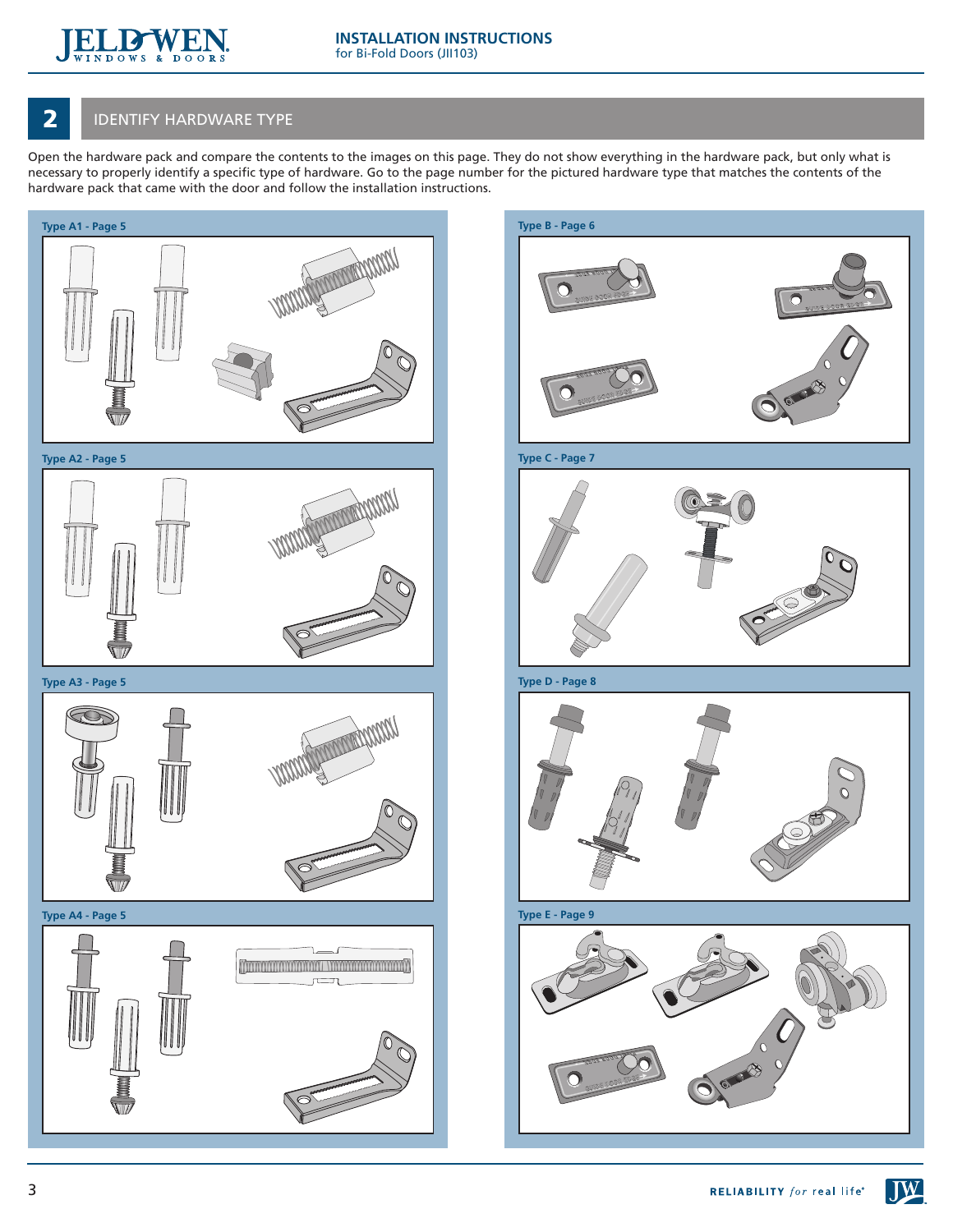

# INSTALLATION FOR TYPE A1 - A4

### **PARTS INCLUDED**

- A. Upper pivot pin
- B. Guide for track
- C. Snugger or slide guide
- D. Lower pivot pin
- E. Lower bracket
- F. Track slide (optional)

| G. Knob    |
|------------|
| H. Aligner |
|            |

- I. Track
	- J. Track bracket Screws (not shown)
- 



- 1. Using a hammer, gently tap pivot pins and guide into the pre-drilled holes in the locations shown.
- 2. Position overhead track in the opening with the open side down and the bracket end toward the jamb. Center the track in the finished opening, or allow at least 3/4" between the track and the front of the finished opening. Secure the track with the long pan head



screws through the pre-drilled holes until snug. If installing four panels with two tracks, use a track bracket between the two ends in the center.

- 3. Position the lower bracket on the floor in line with overhead track. The bottom of the bracket must rest securely on the floor or carpet. Fasten to the jamb and floor with a long flat head screw through each hole.
- 4. Place the upper pivot pin in the hole in the bracket and the guide in the track (or in the middle of the slide guide between the springs). Lift the door assembly slightly and drop the lower pin into the lower bracket slot.
- 5. Verify there is a 1/4" clearance between the pivot door and the jamb. Four panel assemblies should be





snug at the middle. If adjustments are necessary, door panels should be folded, in some cases removed, to gain access to the adjustment screws.

To adjust horizontally:

- 6. At the top, loosen the screw in the top pivot bracket and move toward or away from the jamb until there is 1/4" clearance. Retighten.
- 7. At the bottom, lift assembly and move the adjusting wheel toward or away from the jamb until doors are plumb with jamb, then lower into bracket.

To adjust vertically:

- 8. Lift assembly slightly until the adjustment wheel clears the slot in the lower bracket. Rotate the adjustment wheel to the left to raise doors or to the right to lower them. Be sure the teeth lock firmlv into bracket when finished.
- 9. Snap the snugger

into the lead door end of the track, or between guides in a four door installation.

**SKIP to Section 8, "COMPLETE INSTALLATION."**





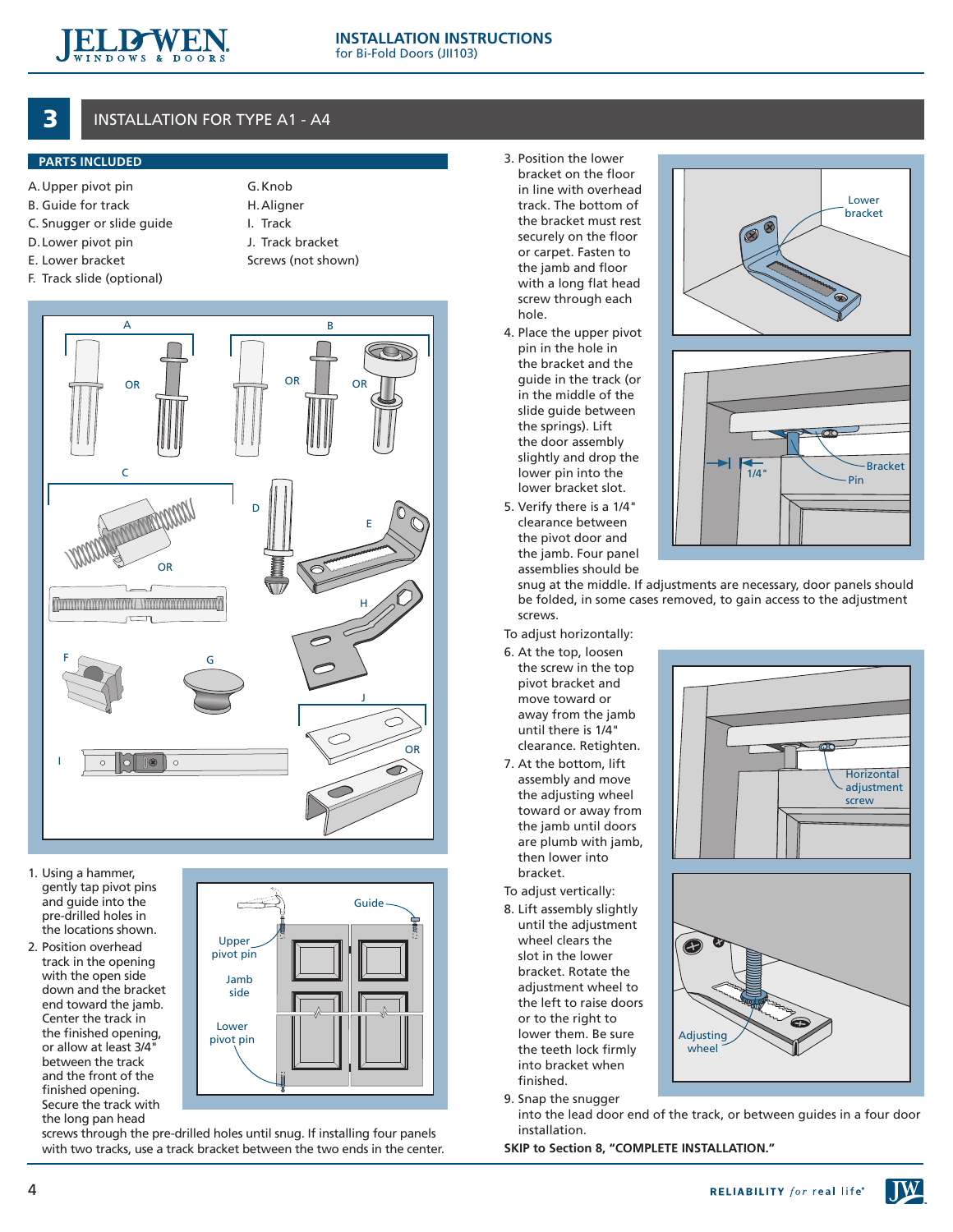

## **INSTALLATION FOR TYPE B**

## **PARTS INCLUDED**

- A.Upper pivot pin
- B. Guide for track
- C. Snugger
- D. Knob
- G. Aligner
	- H. Track
		-

F. Lower bracket

- E. Lower pivot pin
- I. Adjustment wrench Screws (not shown)



1. Position the guide, upper pivot pin and lower pivot pin on the door assembly in the locations and orientations shown.



- 2. Measure in 5/8" from the end of each panel and center each pin on the panel.
- 3. Secure with a 1" flat head screw through each hole.
- 4. Position overhead track in the opening with the open side down and the bracket end toward the jamb. Allow 3/4" between the front of the opening and the track and drive the 1 1/4" pan head screws through the pre-drilled holes until snug. Position the lower bracket



5/8"

Ш



on the floor in line with overhead track. Fasten to the jamb with a 1 1/4" flat head screw through only the middle of the top slotted hole.

- 5. Unlock the track pivot latch by pulling the latch away from the jamb. With the door assembly folded, place the guide in the track and then position the upper pivot pin next to the track pivot. Slide the pin away from the jamb into the track pivot. Slide the latch toward the jamb to lock the pivot pin in place. Verify the pin is secure.
- 6. On the bottom, depress the arm on the lower bracket and insert the lower pivot pin. If installing a four door system, repeat for the other assembly. Check positioning and operation.
- To adjust horizontally:
- 7. At the top, loosen the screw in the top pivot bracket and move toward or away from the jamb until there is 1/4" clearance. Retighten. Repeat the process for the lower bracket.
- To adjust vertically:
- 8. There should be a slight gap between the lower pin and



9. Loosen the screw on the snugger and close doors. Move the snugger until it contacts the guide pin. Open doors and move the snugger an additional 1/8" toward doors and tighten screw. Doors should slightly "snap" shut, but reopen easily with a tug on the knob.

**SKIP to Section 8, "COMPLETE INSTALLATION."**

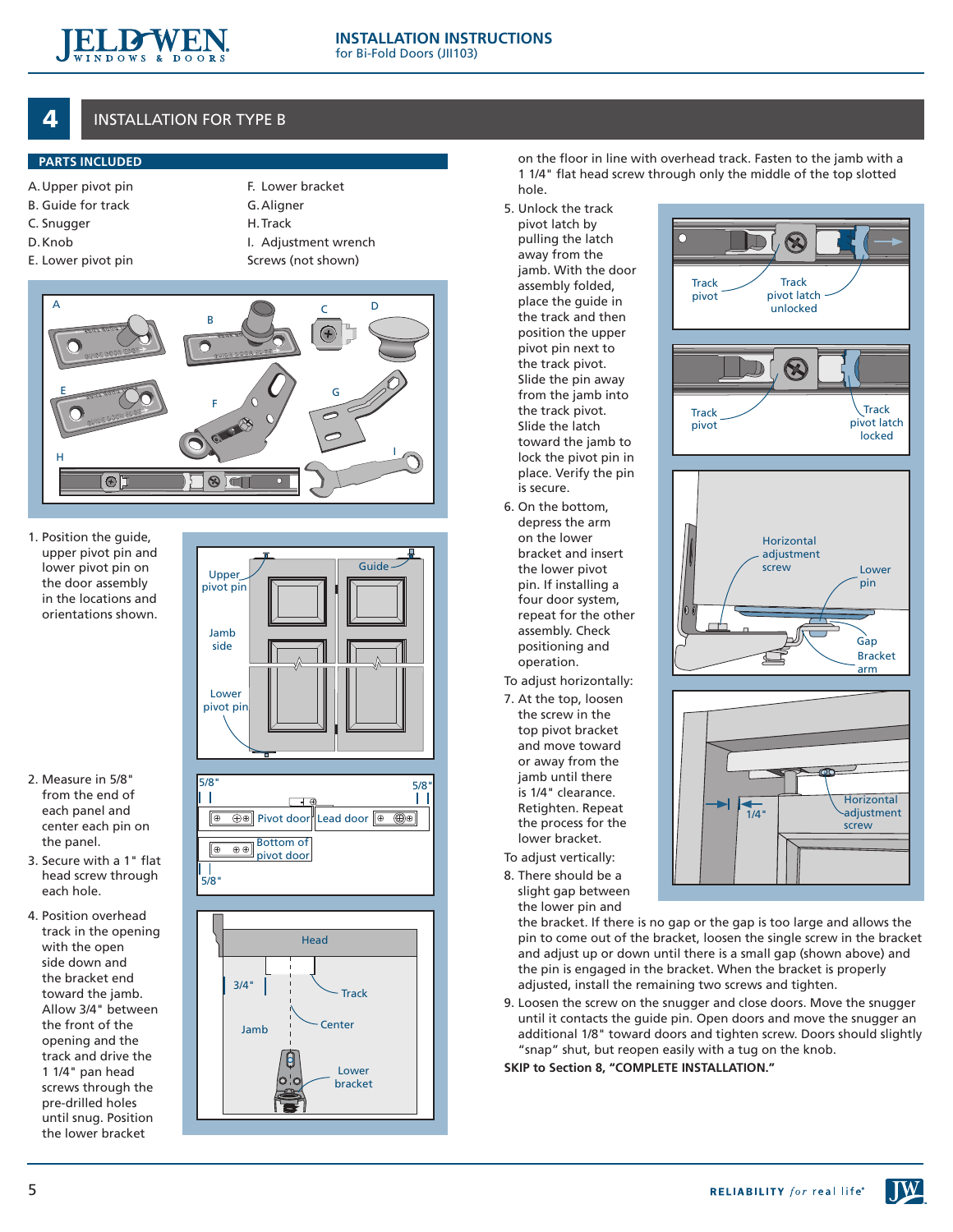

# 5 INSTALLATION FOR TYPE C

## **PARTS INCLUDED**

- A.Upper pivot pin
- B. Hanger with T-nut
- C. Snugger
- D. Top pivot bracket
- E. Lower pivot pin
- F. Lower bracket G. Adjustment wrench H. Track Screws (not shown)
- A B <sup>C</sup> <sup>D</sup> E F G H
- 1. If holes are not drilled in panels, pre-drill one hole on each outside corner of the assembly 7/16" in diameter and at least 1 1/2" deep in the locations shown.
- 2. Tap pivots into holes with light hammer blows as shown. Secure T-nut by driving a #8 x 1" pan head screw through both holes.
- 3. Trim track to fit finished opening if necessary.
- 4. Insert the hanger into one end of the track. Loosen the screw on the top pivot bracket and position on track with the screw toward the jamb. Snap the snugger onto the track next



to the hanger, opposite the top pivot bracket as shown.

5. Secure the track to the head jamb with the provided #8 x 1" pan head screws through the pre-drilled holes. Move the top pivot bracket back toward the track end until it is 1/4" from the jamb and tighten the screw.

- 6. Position the lower bracket in the jamb, centered with the track, and secure with the provided #8 x 3/4" flat head screws.
- 7. Fold the door assembly and position the T-nut to the hanger. Using the provided wrench, screw hanger into T-nut as far as possible.
- 8. Place the upper pivot pin into the hole in the top pivot bracket. Lift the assembly and place the lower pivot pin into the hole in the lower bracket. If installing a four door system, repeat for the other assembly. Check positioning and operation.

Verify there is a 1/4" clearance between the pivot door and the jamb. Four panel assemblies should be snug at the middle. If adjustments are necessary, door panels should be folded to gain access to the adjustment screws. To adjust horizontally:

- 9. At the top, loosen the screw in the
- top pivot bracket and move toward or away from the jamb until there is 1/4" clearance. Retighten.
- 10. At the bottom, loosen the adjustment screw and move toward or away from the jamb until doors

are plumb with jamb, then retighten the screw.

- To adjust vertically:
- 11. Lift assembly slightly and rotate the adjustment screw to the right to raise doors, and to the left to lower them.
- 12. Slide the snugger until it is against the jamb opposite the top pivot bracket, or place between hangers in four door sets.

**SKIP to Section 8, "COMPLETE INSTALLATION."**









 $\mathbf{M}$ 

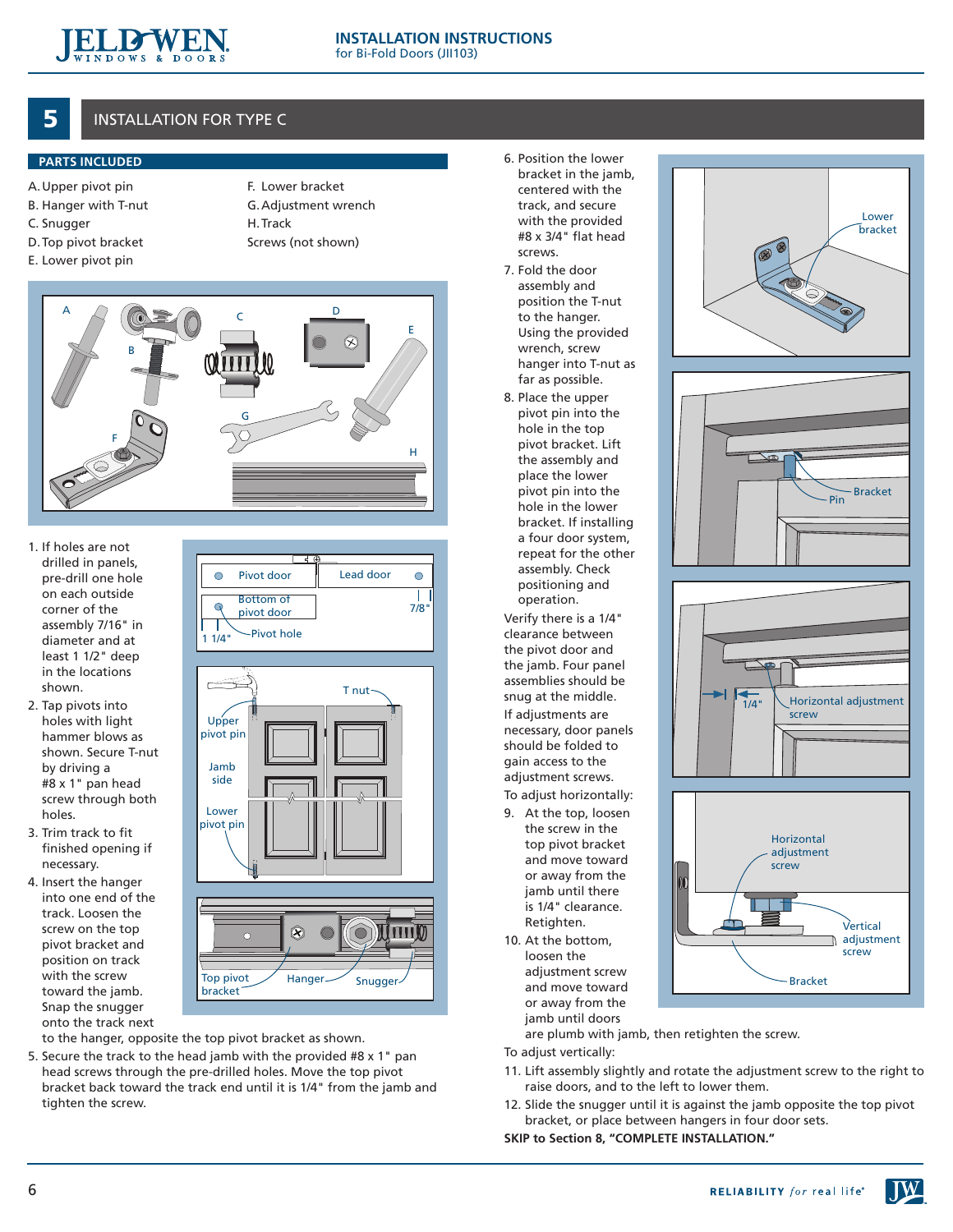

## **6** INSTALLATION FOR TYPE D

### **PARTS INCLUDED**

- A.Upper pivot pin
- B. Guide for track
- C. Snugger
- D. Knob E. Lower pivot pin
- F. Lower bracket G. Aligner

H. Track

- I. Adjustment wrench
- Screws (not shown)



 $\overline{a}$ 

- 1. If holes are not drilled in panels, pre-drill 7/16" in diameter holes at least 1 3/8" deep, 1 1/4" from edges as shown. Tap pivots into holes with light hammer blows as shown.
- 2. Trim track to fit finished opening length if necessary.
- 3. Secure the track to the head jamb with the provided #8 x 1" pan head screws through the pre-drilled holes.
- 4. Position the lower bracket in the jamb, centered with the track, and secure with the provided #8 x 3/4" flat head screws.



Lead door  $\parallel$  Pivot door

 $\bigcirc$ 



5. Place the upper pivot pin into the hole in the top pivot bracket and the guide pin into the track. Lift the assembly and place the lower pivot pin into the lower bracket. If installing a four door system, repeat for the other assembly. Check positioning and operation.



Two and four panel

assemblies should have 1/4" clearance between the pivot doors and each jamb. Four panel assemblies should be snug at the middle. Door panels should be folded to gain access to the adjustment screws. In some cases, the doors may need to be removed to properly access the adjustment screws.

To adjust horizontally:

- 6. At the top, loosen the screw in the top pivot bracket and move toward or away from the jamb until there is 1/4" clearance. Retighten.
- 7. At the bottom, loosen the adjustment screw and move toward or away from the jamb until doors are plumb with jamb, then retighten the screw. To adjust vertically:
- 8. Lift assembly slightly and rotate the adjustment screw flange to the right to raise doors, and to the left to lower them.
- 9. Loosen the screw on the snugger and close doors. Move the snugger until it contacts the guide pin. Open doors and





move the snugger an additional 1/8" toward doors and tighten screw. Doors should slightly "snap" shut, but reopen easily with a tug on the knob.

**SKIP to Section 8, "COMPLETE INSTALLATION."**

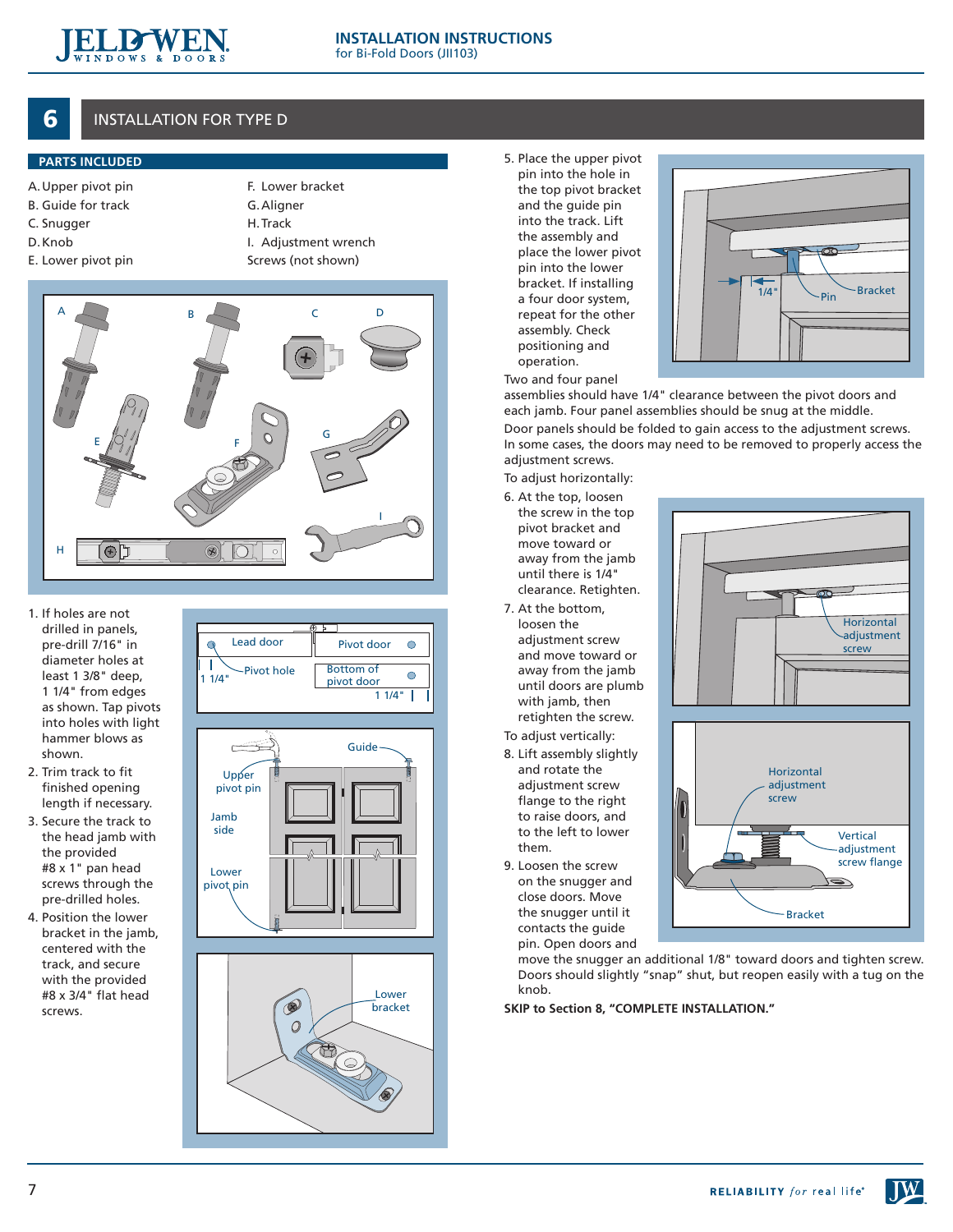

# **INSTALLATION FOR TYPE E**

### **PARTS INCLUDED**

- A.Upper pivot plate (2)
- B. Hanger
- C. Snugger
- D. Knob
- E. Lower pivot pin
- G. Top pivot bracket
- 
- 
- 
- 
- F. Lower bracket

H. Aligner I. Track

- J. Adjustment wrench
- Screws (not shown)



- 1. Fasten the pivot plates to each door panel with the 1 1/4" pan head screws in the locations shown. Use the 1" flat head screws on the lower pivot pin. Center each plate on the panel.
- 2. Trim track to fit finished opening.
- 3. Install top pivot bracket into one

end of the track with the pin toward the end and 2 1/4" in. From the other end, install the hanger and snugger (with rubber bumper toward hanger) into track.

 $\circledast$  $\boxed{\oplus}$ - I

 $\overline{\circ}$ 

2 1/4"

 $\Omega$ 

5/8"

7/8"

4. Position overhead track in the opening with the open side down and the bracket end toward the jamb. Allow 3/4" between the front of the opening and the track and drive the provided 1 1/4" pan head screws through the predrilled holes until snug. Position the lower bracket on



Snugger

∏⊙≀

7/8"

**COO** Pivot door Lead door Bottom of pivot door

> Top<sup>\</sup>pivot bracket

the floor in line with overhead track. Fasten to the jamb with a 1 1/4" flat head screw through the middle of the top slotted hole.

- 5. Unlock the track pivot plate by pulling the latch away from the bracket. With the door assembly folded, place the pin from the top pivot bracket into the pivot plate on the pivot door. Slide the pin into the pivot plate and slide the latch to lock the pivot plate to the bracket. Verify the pin is secure. In the same manner, lock the hanger into the pivot plate on the lead door.
- 6. On the bottom, depress the arm on the lower bracket and insert the lower pivot pin.
- To adjust horizontally:
- 7. At the top, loosen the screw in the top pivot bracket and move toward or away from the jamb until there is 1/4" clearance. Retighten. Repeat the process for the lower bracket.
- To adjust vertically:
- 8. There should be a slight gap between the lower pin and

the bracket. If there is no gap or the gap is too large and allows the pin to come out of the bracket, loosen the single screw in the bracket and adjust up or down until there is a small gap and the pin is engaged in the bracket. When the bracket is properly adjusted, install the remaining two screws and tighten.

- 9. Loosen the screw on the snugger and close doors. Move until the snugger contacts the guide pin. Open doors and move an additional 1/8" and tighten screw. Doors should slightly "snap" shut, but reopen easily with a tug on the knob.
- 10. Adjust the snugger by closing doors, loosen screw and slide against guide in track. Open doors and move snugger 1/8" closer to panels and tighten screw.

**Continue with Section 8, "COMPLETE INSTALLATION."**



Unlock